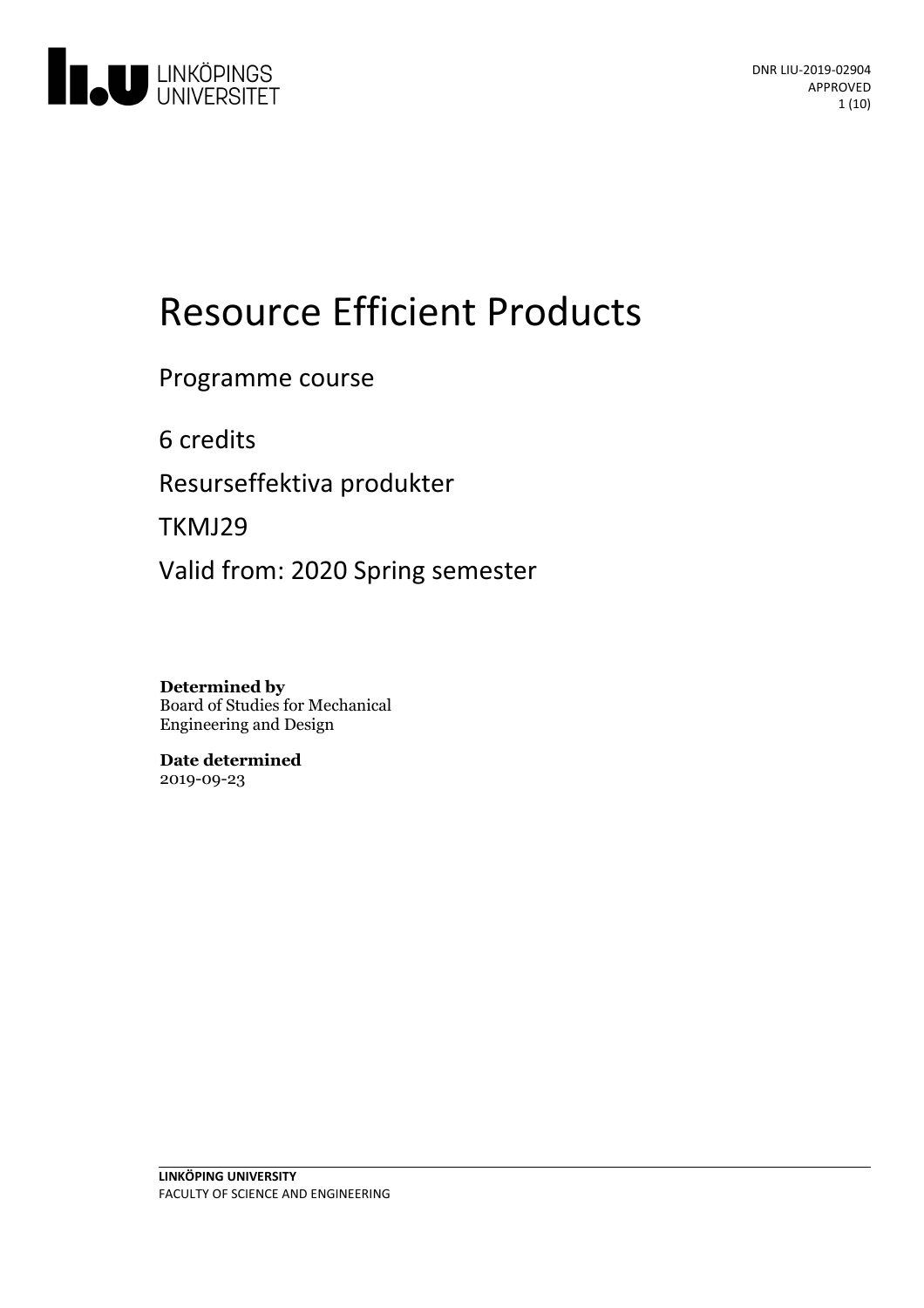# Main field of study

Energy and Environmental Engineering, Product Development, Mechanical Engineering

Course level

Second cycle

## Advancement level

A1X

## Course offered for

- Master's Programme in Industrial Engineering and Management
- Master's Programme in Sustainability Engineering and Management
- Design and Product Development, M Sc in Engineering
- Mechanical Engineering, M Sc in Engineering
- Applied Physics and Electrical Engineering International, M Sc in Engineering
- Applied Physics and Electrical Engineering, M Sc in Engineering

## Entry requirements

Note: Admission requirements for non-programme students usually also include admission requirements for the programme and threshold requirements for progression within the programme, or corresponding.

### Prerequisites

Environmental engineering and knowledge about product development required in ordinary engineering programs

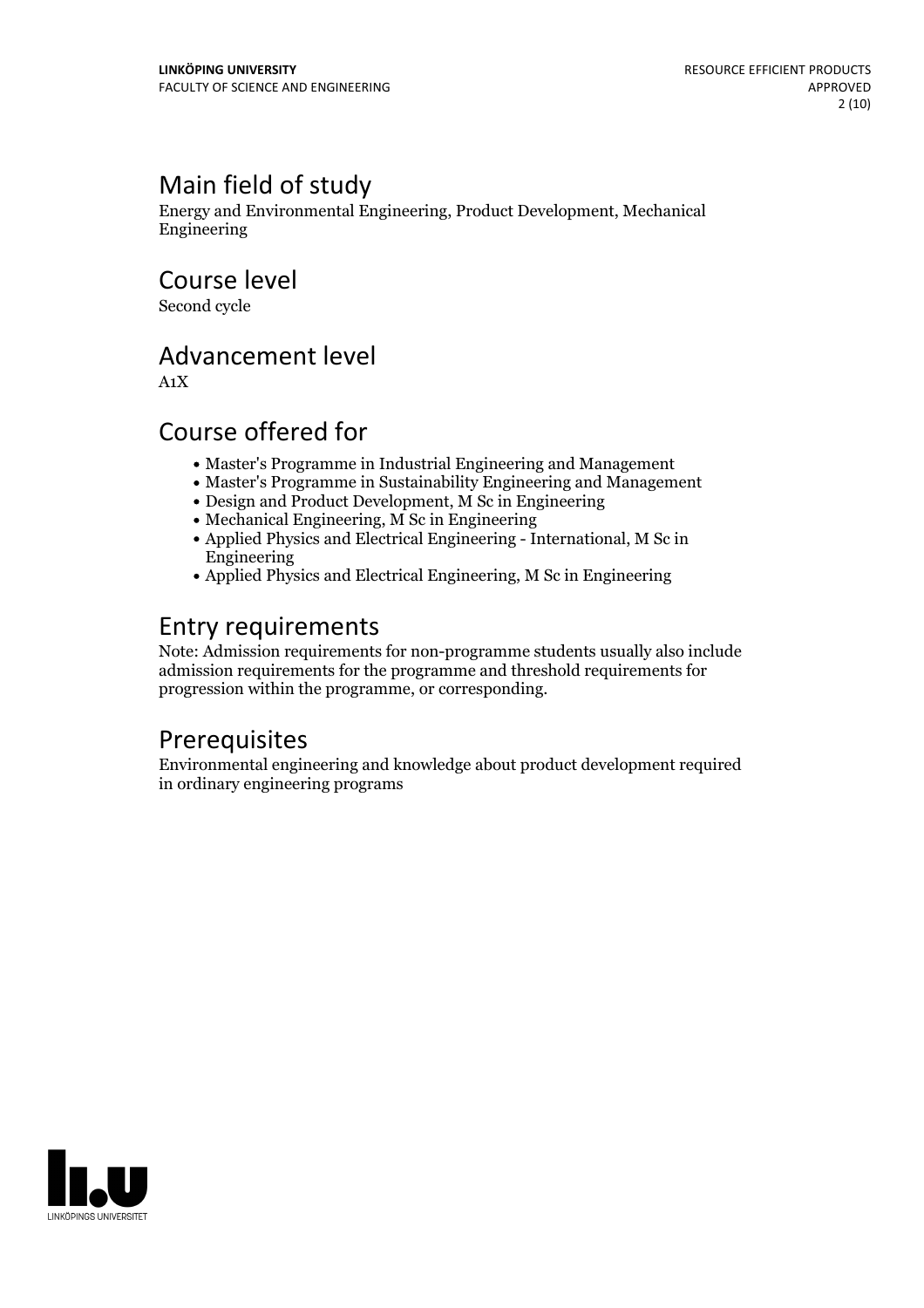# Intended learning outcomes

The course will give students an understanding of how to realize the potential for more resource-efficient and thereby less environmentally-demanding products. This is achieved by taking the lifecycle perspective as <sup>a</sup> starting point and utilizing relevant design, material and production choices. Upon successful completion of the course, a student should be able to do the followings in English:

- Understand and describe the connection between our society's use of
- products and resources and environmental related problems. Understand and describe basic concepts such as lifecycle perspective, environmental effect, sub-optimization, functional unit, sustainable
- Use and understand methodological tools such as Disassembly Analysis, checklists (e.g. Eco Strategy Wheel), and Quality Function Deployment for Environment.
- $\bullet$  Understand the concepts of Life Cycle Assessment and interpret results from a Life Cycle Assessment.<br>• Understand and use some general strategies for improving resource
- 
- efficiency of products.<br>• Apply the course's content in the analysis of an existing product (on the market) from resource efficiency and environmental perspectives. This will produce general resource efficiency and environmentally-related improvement suggestions. Furthermore, it will require the identification and analysis of basic energy-, material- and environmentally-related product requirements.

### Course content

Review of overall concepts such as lifecycle perspective, environmental effect, sub-<br>optimization, functional unit, system boundaries, sustainable development, eco-<br>design, greenhouse effect and precautionary principle. Ba Cycle Assessment methodology. Some methods and tools for resource efficient product development, theory and practice ofe.g. Disassembly Analysis, checklist, QFD for Environment. Mandatory group project work where the students, given an existing product (on

the market), apply theory and methodology from the course to analyze and provide general resource- and environmentally-related improvement suggestions. This will include the identification and analysis of basic energy-, material- and environmentally-related product requirements.

# Teaching and working methods

Instruction is given in the form of lectures and project work. Course grades are determined based on the written exam and the written report (and possibly an oral presentation) by each project group.

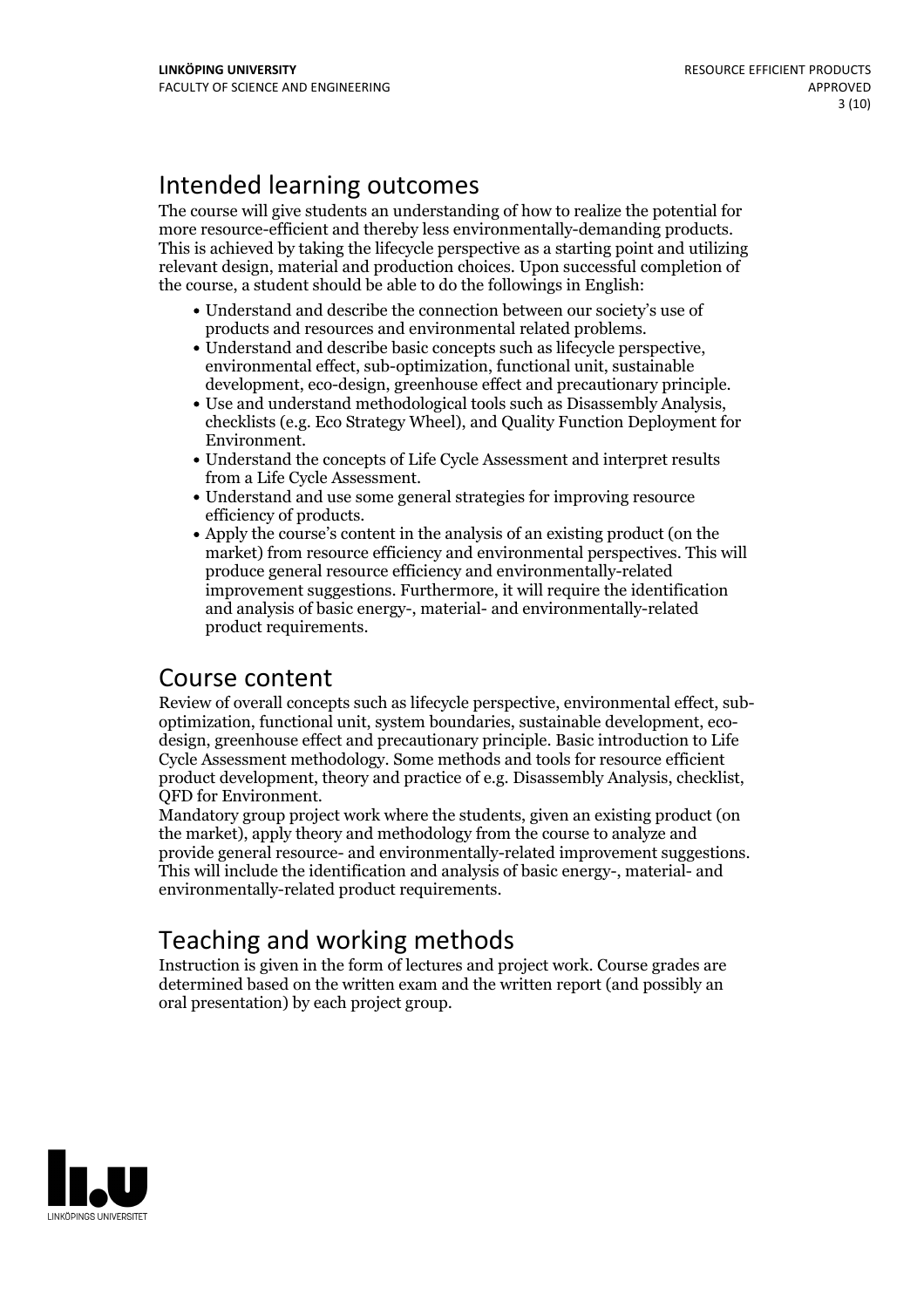### Examination

| TEN <sub>1</sub> | Written examination | 3 credits | U, 3, 4, 5 |
|------------------|---------------------|-----------|------------|
| LAB <sub>1</sub> | Laboratory work     | 3 credits | U.G        |

### Grades

Four-grade scale, LiU, U, 3, 4, 5

## Other information

Supplementary courses: Integrated Product Service Engineering

#### **About teaching and examination language**

The teaching language is presented in the Overview tab for each course. The examination language relates to the teaching language as follows:

- If teaching language is Swedish, the course as a whole or in large parts, is taught in Swedish. Please note that although teaching language is Swedish, parts of the course could be given in English. Examination language is Swedish.<br>• If teaching language is Swedish/English, the course as a whole will be
- taught in English if students without prior knowledge of the Swedish language participate. Examination language is Swedish or English
- (depending on teaching language).<br>• If teaching language is English, the course as a whole is taught in English.<br>Examination language is English.

#### **Other**

The course is conducted in a manner where both men's and women's

experience and knowledge are made visible and developed. The planning and implementation of <sup>a</sup> course should correspond to the course syllabus. The course evaluation should therefore be conducted with the course syllabus as a starting point.

### Department

Institutionen för ekonomisk och industriell utveckling

# Director of Studies or equivalent

Carina Sundberg

Examiner Tomohiko Sakao

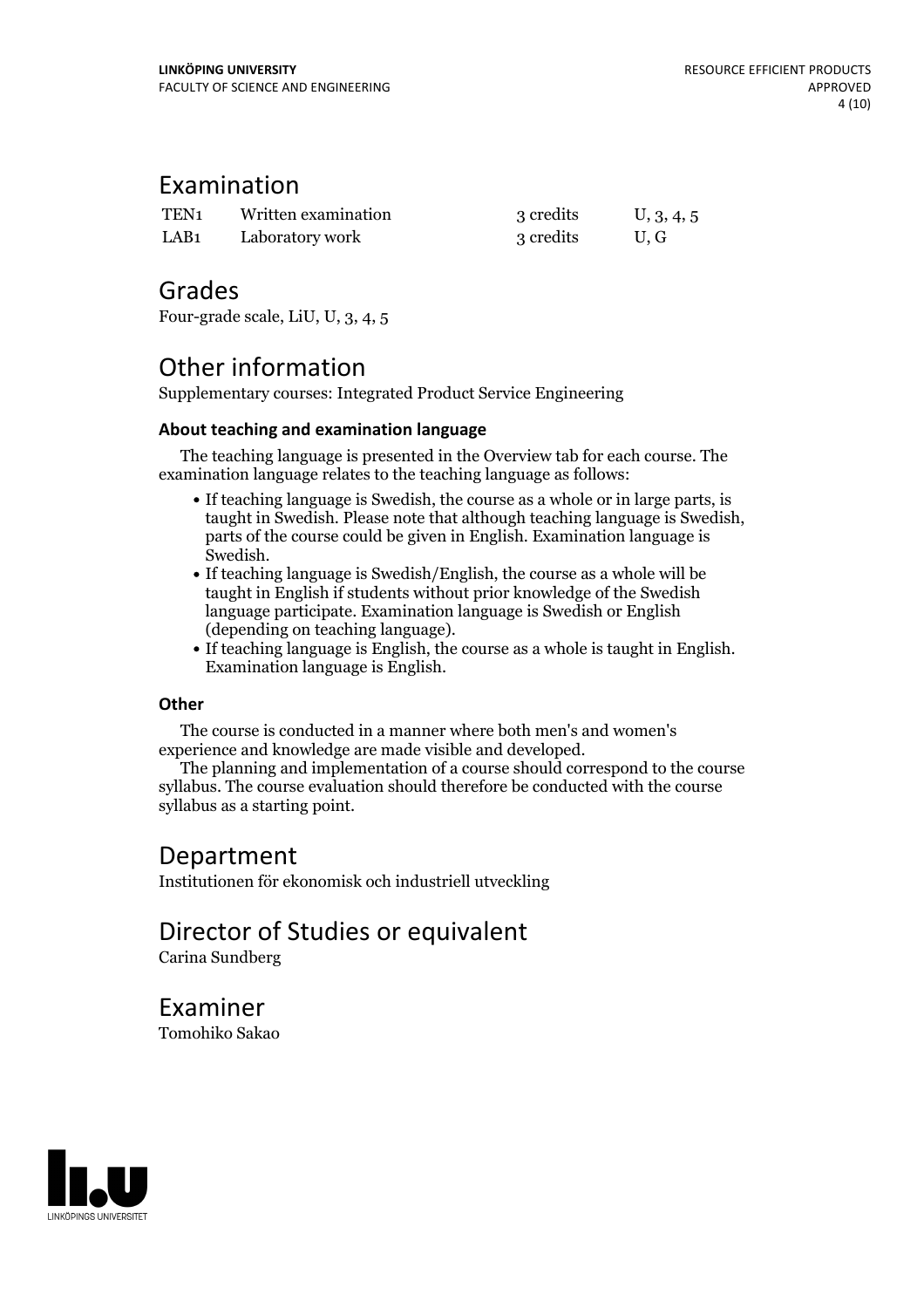# Course website and other links

<http://www.iei.liu.se/envtech/utbildning/kurser?l=en>

# Education components

Preliminary scheduled hours: 36 h Recommended self-study hours: 124 h

### Course literature

Compendium "Resource Efficient Products 2014", IEI / Environmental Technology and Management

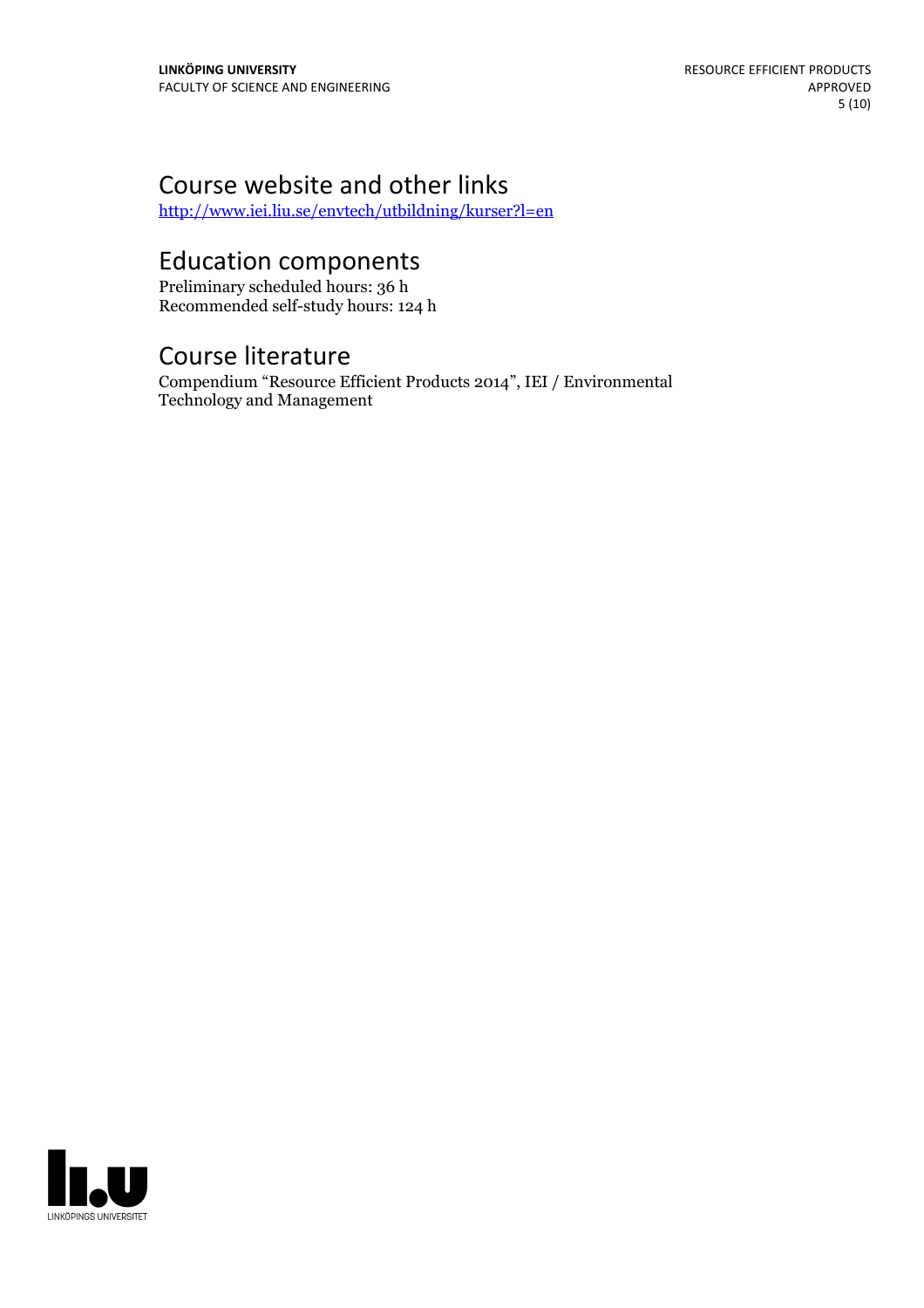# **Common rules**

#### **Course syllabus**

A syllabus must be established for each course. The syllabus specifies the aim and contents of the course, and the prior knowledge that a student must have in order to be able to benefit from the course.

#### **Timetabling**

Courses are timetabled after a decision has been made for this course concerning its assignment to a timetable module.

#### **Interrupting a course**

The vice-chancellor's decision concerning regulations for registration, deregistration and reporting results (Dnr LiU-2015-01241) states that interruptions in study are to be recorded in Ladok. Thus, all students who do not participate in a course for which they have registered must record the interruption, such that the registration on the course can be removed. Deregistration from <sup>a</sup> course is carried outusing <sup>a</sup> web-based form: https://www.lith.liu.se/for-studenter/kurskomplettering?l=en.

#### **Cancelled courses**

Courses with few participants (fewer than 10) may be cancelled or organised in a manner that differs from that stated in the course syllabus. The Dean is to deliberate and decide whether a course is to be cancelled or changed from the course syllabus.

#### **Guidelines relatingto examinations and examiners**

For details, see Guidelines for education and examination for first-cycle and second-cycle education at Linköping University, http://styrdokument.liu.se/Regelsamling/VisaBeslut/917592.

An examiner must be employed as a teacher at LiU according to the LiU Regulations for Appointments

(https://styrdokument.liu.se/Regelsamling/VisaBeslut/622784). For courses in second-cycle, the following teachers can be appointed as examiner: Professor (including Adjunct and Visiting Professor), Associate Professor (including Adjunct), Senior Lecturer (including Adjunct and Visiting Senior Lecturer), Research Fellow, or Postdoc. For courses in first-cycle, Assistant Lecturer (including Adjunct and Visiting Assistant Lecturer) can also be appointed as examiner in addition to those listed for second-cycle courses. In exceptional cases, a Part-time Lecturer can also be appointed as an examiner at both first- and second cycle, see Delegation of authority for the Board of Faculty of Science and Engineering.

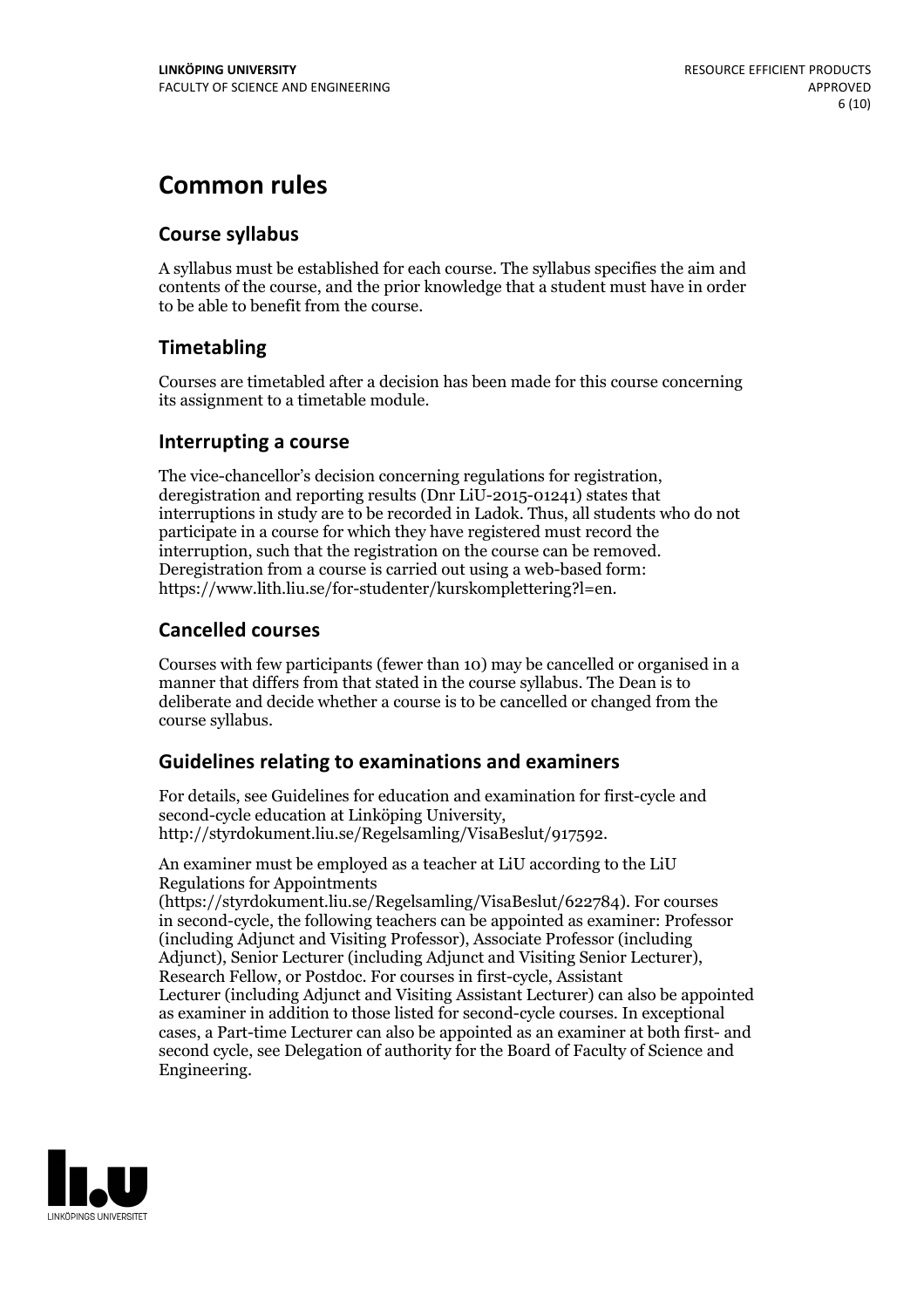#### **Forms of examination**

#### **Examination**

Written and oral examinations are held at least three times a year: once immediately after the end of the course, once in August, and once (usually) in one of the re-examination periods. Examinations held at other times are to follow a decision of the board of studies.

Principles for examination scheduling for courses that follow the study periods:

- courses given in VT1 are examined for the first time in March, with re-examination in June and August
- courses given in VT2 are examined for the first time in May, with re-examination in August and October
- courses given in HT1 are examined for the first time in October, with re-examination in January and August
- courses given in HT2 are examined for the first time in January, with re-examination in March and in August.

The examination schedule is based on the structure of timetable modules, but there may be deviations from this, mainly in the case of courses that are studied and examined for several programmes and in lower grades (i.e. 1 and 2).

Examinations for courses that the board of studies has decided are to be held in alternate years are held three times during the school year in which the course is given according to the principles stated above.

Examinations for courses that are cancelled orrescheduled such that they are not given in one or several years are held three times during the year that immediately follows the course, with examination scheduling that corresponds to the scheduling that was in force before the course was cancelled or rescheduled.

When a course is given for the last time, the regular examination and two re-<br>examinations will be offered. Thereafter, examinations are phased out by offering three examinations during the following academic year at the same times as the examinations in any substitute course. If there is no substitute course, three examinations will be offered during re-examination periods during the following academic year. Other examination times are decided by the board of studies. In all cases above, the examination is also offered one more time during the academic year after the following, unless the board of studies decides otherwise.

If a course is given during several periods of the year (for programmes, or on different occasions for different programmes) the board or boards of studies determine together the scheduling and frequency of re-examination occasions.

#### **Registration for examination**

In order to take an examination, a student must register in advance at the Student Portal during the registration period, which opens 30 days before the date of the examination and closes 10 days before it. Candidates are informed of the location of the examination by email, four days in advance. Students who have not

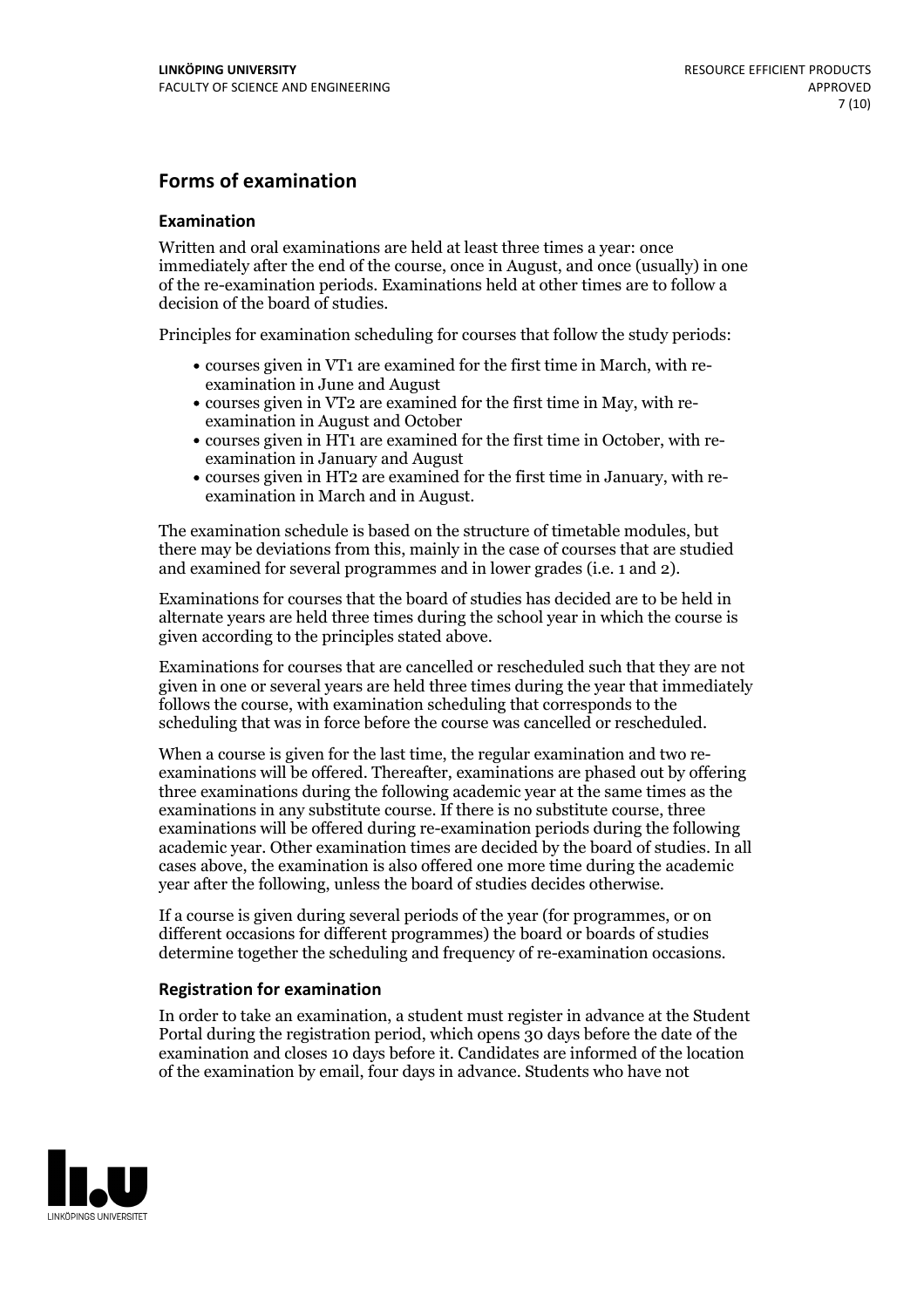registered for an examination run the risk of being refused admittance to the examination, if space is not available.

Symbols used in the examination registration system:

\*\* denotes that the examination is being given for the penultimate time.

\* denotes that the examination is being given for the last time.

#### **Code of conduct for students during examinations**

Details are given in a decision in the university's rule book: http://styrdokument.liu.se/Regelsamling/VisaBeslut/622682.

#### **Retakes for higher grade**

Students at the Institute of Technology at LiU have the right to retake written examinations and computer-based examinations in an attempt to achieve a higher grade. This is valid for all examination components with code "TEN" and "DAT". The same right may not be exercised for other examination components, unless otherwise specified in the course syllabus.

A retake is not possible on courses that are included in an issued degree diploma.

#### **Retakes of other forms of examination**

Regulations concerning retakes of other forms of examination than written examinations and computer-based examinations are given in the LiU guidelines

http://styrdokument.liu.se/Regelsamling/VisaBeslut/917592.

#### **Plagiarism**

For examinations that involve the writing of reports, in cases in which it can be assumed that the student has had access to other sources (such as during project work, writing essays, etc.), the material submitted must be prepared in accordance with principles for acceptable practice when referring to sources (references or quotations for which the source is specified) when the text, images, ideas, data,  $\vec{e}$  etc. of other people are used. It is also to be made clear whether the author has reused his or her own text, images, ideas, data, etc. from previous examinations, such as degree projects, project reports, etc. (this is sometimes known as "self- plagiarism").

A failure to specify such sources may be regarded as attempted deception during examination.

#### **Attempts to cheat**

In the event of <sup>a</sup> suspected attempt by <sup>a</sup> student to cheat during an examination, or when study performance is to be assessed as specified in Chapter <sup>10</sup> of the Higher Education Ordinance, the examiner is to report this to the disciplinary board of the university. Possible consequences for the student are suspension from study and a formal warning. More information is available at https://www.student.liu.se/studenttjanster/lagar-regler-rattigheter?l=en.

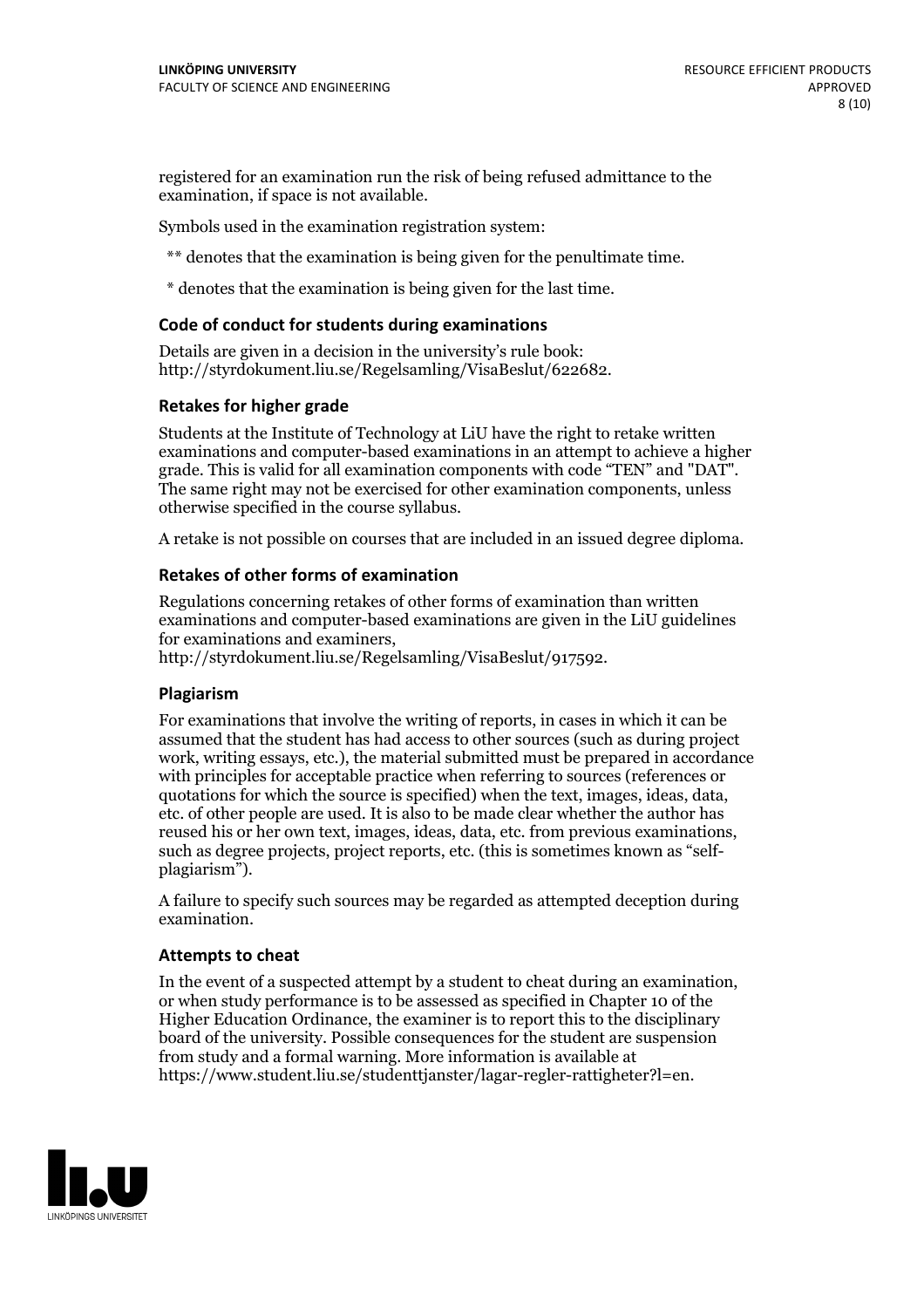#### **Grades**

The grades that are preferably to be used are Fail (U), Pass (3), Pass not without distinction  $(4)$  and Pass with distinction  $(5)$ .

- 1. Grades U, 3, 4, 5 are to be awarded for courses that have written
- examinations. 2. Grades Fail (U) and Pass (G) may be awarded for courses with <sup>a</sup> large degree of practical components such as laboratory work, project work and group work. 3. Grades Fail (U) and Pass (G) are to be used for degree projects and other
- independent work.

#### **Examination components**

- 
- 1. Grades U, 3, 4, <sup>5</sup> are to be awarded for written examinations (TEN). 2. Examination components for which the grades Fail (U) and Pass (G) may be awarded are laboratory work (LAB), project work (PRA), preparatory written examination (KTR), oral examination (MUN), computer-based
- examination (DAT), home assignment (HEM), and assignment (UPG). 3. Students receive grades either Fail (U) or Pass (G) for other examination components in which the examination criteria are satisfied principally through active attendance such as other examination (ANN), tutorial group (BAS) or examination item (MOM). 4. Grades Fail (U) and Pass (G) are to be used for the examination
- components Opposition (OPPO) and Attendance at thesis presentation (AUSK) (i.e. part of the degree project).

For mandatory components, the following applies: If special circumstances prevail, and if it is possible with consideration of the nature of the compulsory component, the examiner may decide to replace the compulsory component with another equivalent component. (In accordance with the LiU Guidelines for education and examination for first-cycle and second-cycle education at Linköping University, http://styrdokument.liu.se/Regelsamling/VisaBeslut/917592).

For written examinations, the following applies: If the LiU coordinator for students with disabilities has granted a student the right to an adapted examination for a written examination in an examination hall, the student has the right to it. If the coordinator has instead recommended for the student an adapted examination or alternative form of examination, the examiner may grant this if the examiner assesses that it is possible, based on consideration of the course objectives. (In accordance with the LiU Guidelines for education and examination for first-cycle and second-cycle education at Linköping University, http://styrdokument.liu.se/Regelsamling/VisaBeslut/917592).

The examination results for a student are reported at the relevant department.

#### **Regulations (applyto LiU in its entirety)**

The university is a government agency whose operations are regulated by